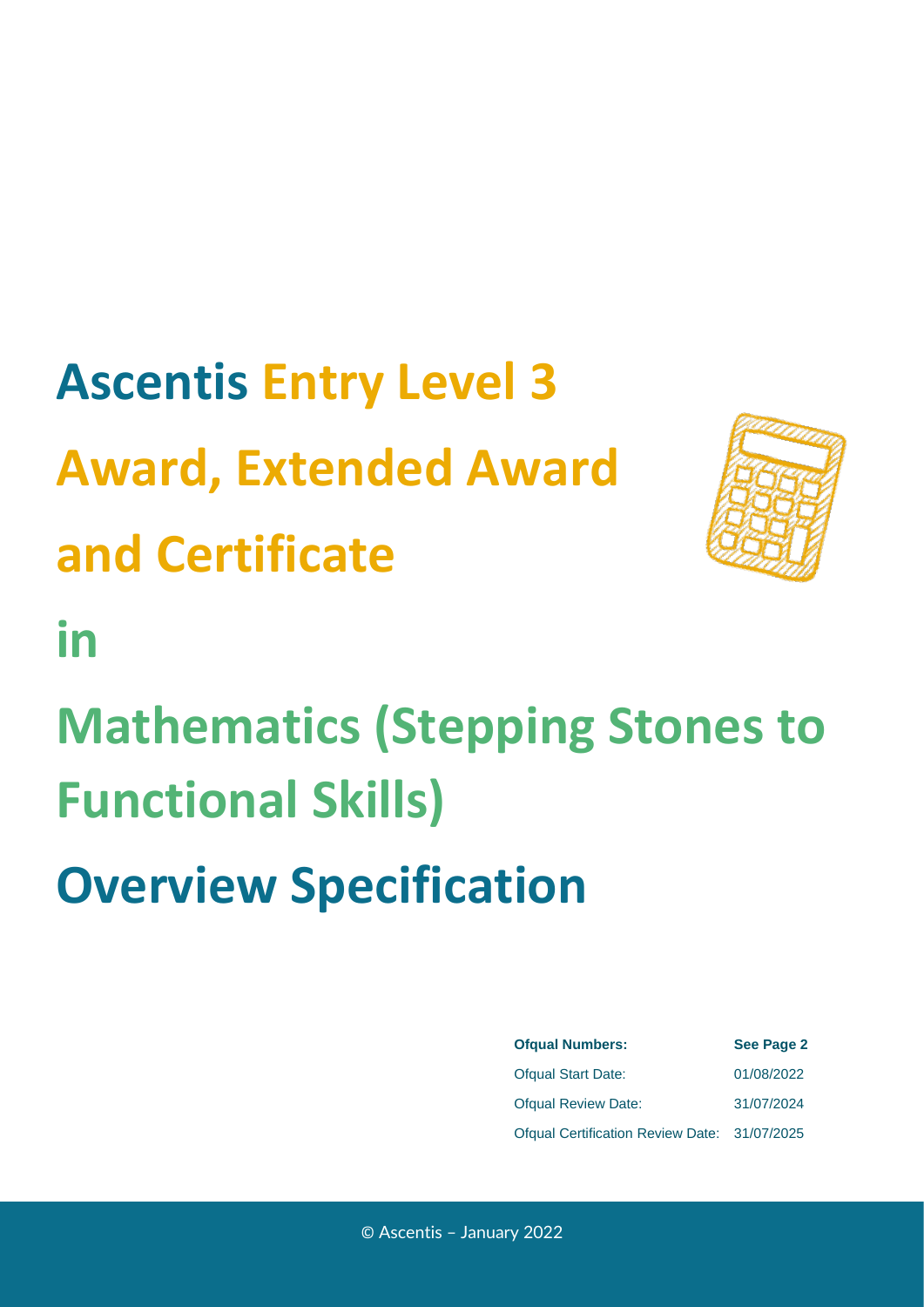## **Qualification Overview**

The Ascentis Entry Level 3 Awards and Extended Award in Mathematics (Stepping Stones to Functional Skills) and the Entry Level 3 Certificate in Mathematics (Stepping Stones to Functional Skills) are ideal qualifications for adults and young people wishing to develop their mathematical skills at Entry 3. They are intended to aid progression, either to further study through Mathematics Functional Skills or GCSE Mathematics qualifications. The Ascentis Entry Level 3 Awards in Mathematics (Stepping Stones to Functional Skills) are a range of small qualifications which have been designed to 'bridge the gaps' in learners' mathematical knowledge, thus focus on developing confidence and ability.

There are several features of these qualifications that make them very appropriate for their target learners:

- Wide range of single unit Awards 13 in total
- Unit certification is available for each of the units
- Relatively short qualifications of 10 guided learning hours, for most units, providing achievable learning goals
- Can be delivered either as a classroom-based course or as a blended learning programme
- Assessed by completion of Ascentis-designed assessments no portfolio of evidence required
- Verification and certification can be offered throughout the year, allowing maximum flexibility for centres

### **Aims**

The aims of this suite of qualifications are to enable learners:

- 1 To gain underpinning mathematical skills presented using everyday contexts
- 2 To bridge the gap in their mathematical knowledge
- 3 To prepare for the completion of the Functional Skills in Mathematics qualification at Level 1 or GCSE Mathematics
- 4 To progress onto the Ascentis Level 1 Award and Certificate in Mathematics (Stepping Stones to Functional Skills)
- 5 To develop the skills required to move into the world of work or work-based learning

### **Target Group**

These qualifications are aimed at a range of learners, including:

- Adults who wish to develop and demonstrate their skills in mathematics
- Young people aged 14–19 who wish to develop and demonstrate their skills in some aspects of mathematics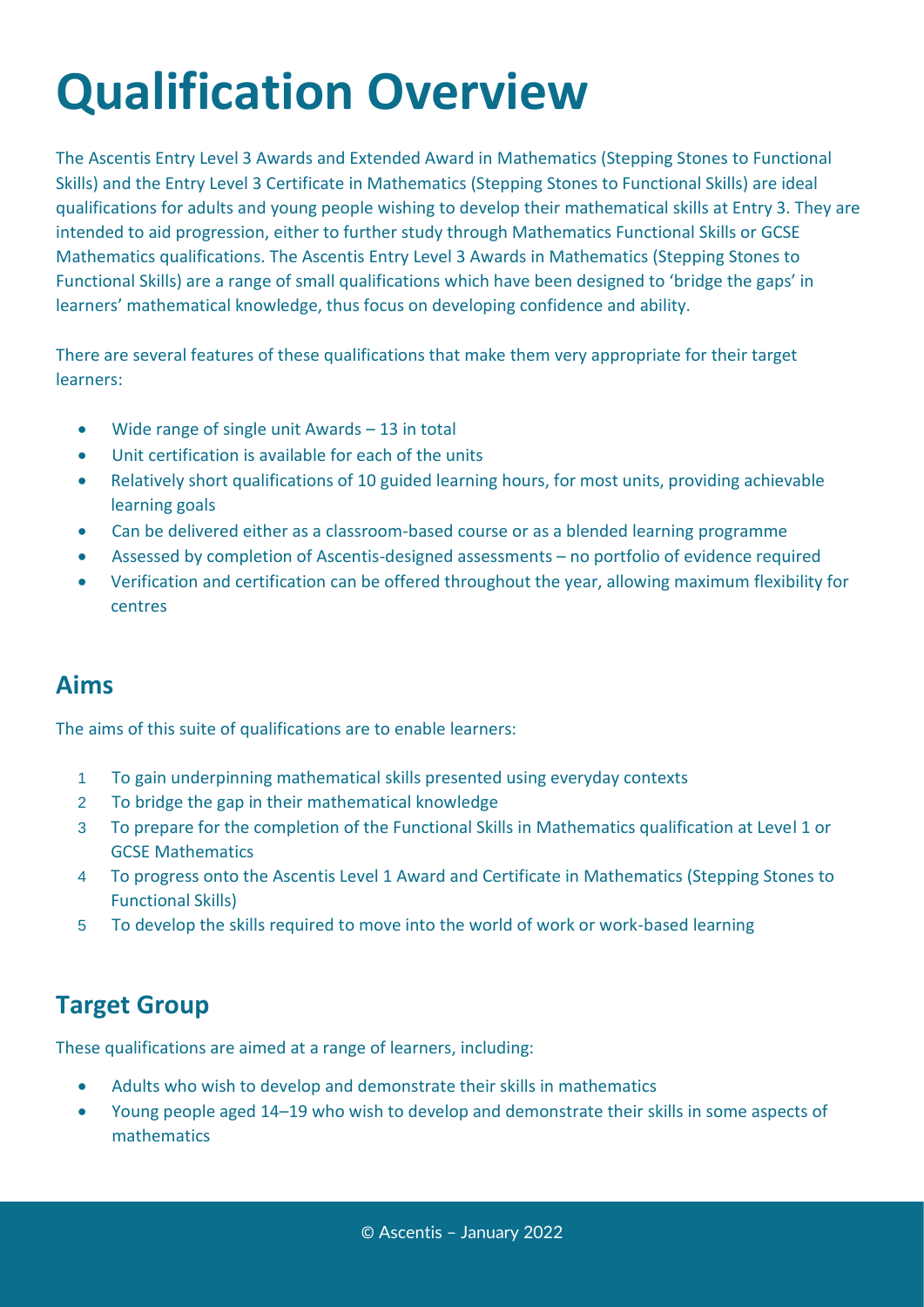## **Regulation Codes**

**Ofqual Qualification Numbers:** 

- Ascentis Entry Level 3 Award in Mathematics (Stepping Stones to Functional Skills) Developing and Applying Number Skills – 610/0440/6
- Ascentis Entry Level 3 Award in Mathematics (Stepping Stones to Functional Skills) Developing and Applying Addition and Subtraction Skills – 610/0441/8
- Ascentis Entry Level 3 Award in Mathematics (Stepping Stones to Functional Skills) Multiplication of Whole Numbers – 610/0442/X
- Ascentis Entry Level 3 Award in Mathematics (Stepping Stones to Functional Skills) Division of Whole Numbers – 610/0443/1
- Ascentis Entry Level 3 Award in Mathematics (Stepping Stones to Functional Skills) Developing and Applying Fraction Skills – 610/0444/3
- Ascentis Entry Level 3 Award in Mathematics (Stepping Stones to Functional Skills) Developing and Applying Decimal Skills – 610/0445/5
- Ascentis Entry Level 3 Award in Mathematics (Stepping Stones to Functional Skills) Money: Adding and Subtracting - 610/0446/7
- Ascentis Entry Level 3 Award in Mathematics (Stepping Stones to Functional Skills) Time 610/0447/9
- Ascentis Entry Level 3 Award in Mathematics (Stepping Stones to Functional Skills) Measuring and Estimating: Distance and Length – 610/0448/0
- Ascentis Entry Level 3 Award in Mathematics (Stepping Stones to Functional Skills) Measure: Capacity and Temperature – 610/0449/2
- Ascentis Entry Level 3 Award in Mathematics (Stepping Stones to Functional Skills) Developing and Applying Shape and Space Skills – 610/0450/9
- Ascentis Entry Level 3 Award in Mathematics (Stepping Stones to Functional Skills) Data Handling: Recording and Representing Data – 610/0451/0
- Ascentis Entry Level 3 Award in Mathematics (Stepping Stones to Functional Skills) Data Handling: Extracting and Interpreting Data – 610/0452/2
- Ascentis Entry Level 3 Award in Mathematics (Stepping Stones to Functional Skills) 610/0453/4
- Ascentis Entry Level 3 Extended Award in Mathematics (Stepping Stones to Functional Skills) 610/0454/6
- Ascentis Entry Level 3 Certificate in Mathematics (Stepping Stones to Functional Skills) 610/0456/X

## **Assessment Method**

Each unit is assessed through an assessment to be taken under supervised conditions. Guide times are provided for each assessment. The assessment is internally assessed and verified by the centre and then externally verified by Ascentis.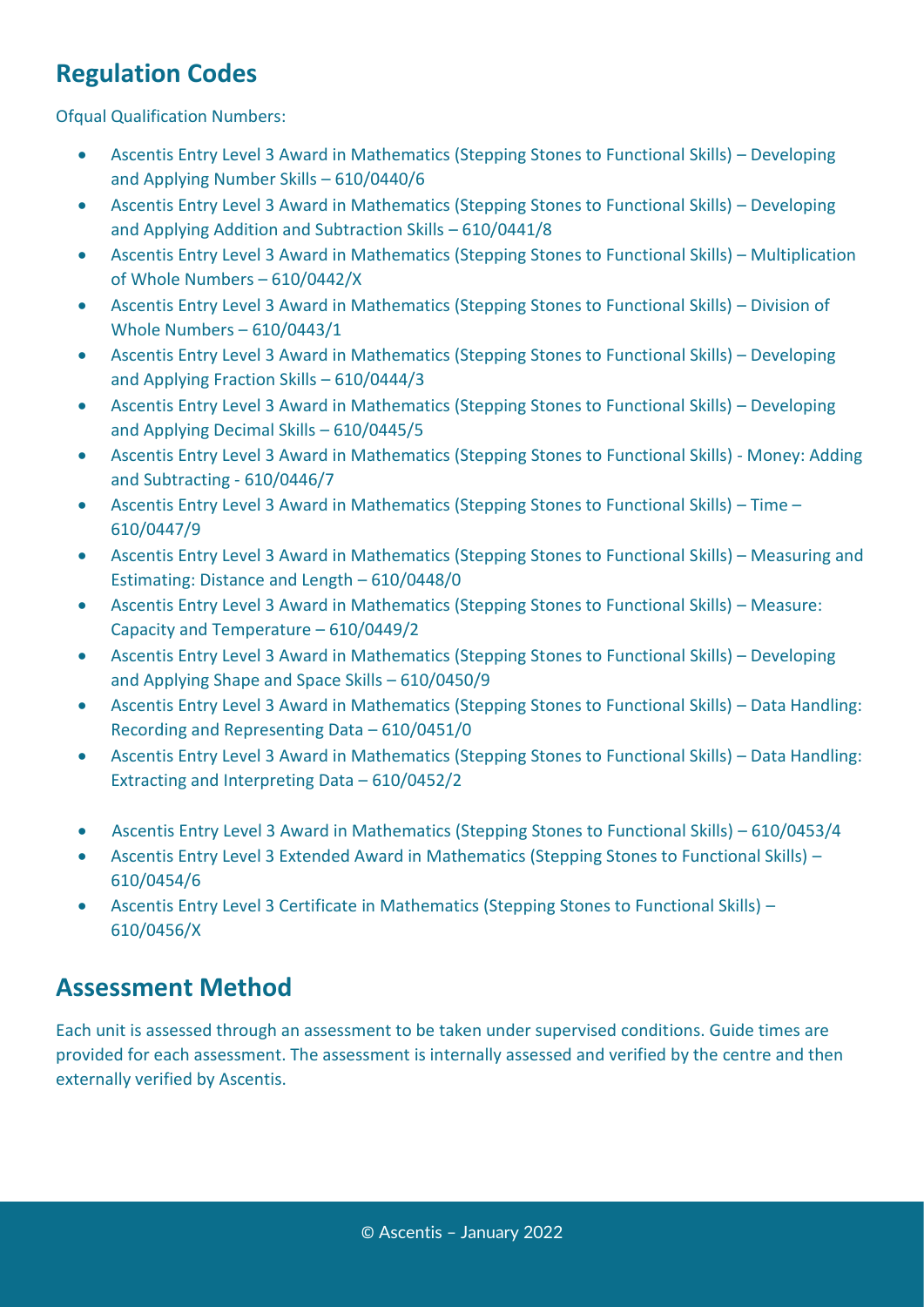## **Rule of Combination**

#### **Rationale for the Rules of Combination**

Learners must complete one unit for each Award at Entry Level 3. These are single-unit qualifications and certification is given for achieving a pass in the Ascentis-designed assessment.

Learners who achieve a minimum of 13 credits using any combination of the Entry Level 3 Awards may wish to claim an Entry Level 3 Certificate in Mathematics (Stepping Stones to Functional Skills).

| Ascentis Entry Level 3 Award in Mathematics (Stepping Stones to Functional Skills) -<br><b>Developing and Applying Number Skills</b> |              |                     |            |                 |
|--------------------------------------------------------------------------------------------------------------------------------------|--------------|---------------------|------------|-----------------|
| Title                                                                                                                                | <b>Level</b> | <b>Credit Value</b> | <b>GLH</b> | <b>Unit ref</b> |
| Developing and Applying Number Skills                                                                                                | E3           |                     | 20         | H/650/1304      |

| Ascentis Entry Level 3 Award in Mathematics (Stepping Stones to Functional Skills) -<br>Developing and Applying Addition and Subtraction Skills |                |                     |            |                 |
|-------------------------------------------------------------------------------------------------------------------------------------------------|----------------|---------------------|------------|-----------------|
| Title                                                                                                                                           | Level          | <b>Credit Value</b> | <b>GLH</b> | <b>Unit ref</b> |
| Developing and Applying Addition and<br><b>Subtraction Skills</b>                                                                               | E <sub>3</sub> |                     | 10         | J/650/1305      |

| <b>Ascentis Entry Level 3 Award in Mathematics (Stepping Stones to Functional Skills)</b> $-$<br><b>Multiplication of Whole Numbers</b> |                |                     |            |                 |
|-----------------------------------------------------------------------------------------------------------------------------------------|----------------|---------------------|------------|-----------------|
| Title                                                                                                                                   | Level          | <b>Credit Value</b> | <b>GLH</b> | <b>Unit ref</b> |
| <b>Multiplication of Whole Numbers</b>                                                                                                  | E <sub>3</sub> |                     | 10         | M/650/1308      |

| Ascentis Entry Level 3 Award in Mathematics (Stepping Stones to Functional Skills) -<br>Division of Whole Numbers |                |                     |            |                 |
|-------------------------------------------------------------------------------------------------------------------|----------------|---------------------|------------|-----------------|
| <b>Title</b>                                                                                                      | Level          | <b>Credit Value</b> | <b>GLH</b> | <b>Unit ref</b> |
| <b>Division of Whole Numbers</b>                                                                                  | E <sub>3</sub> |                     | 10         | D/650/1311      |

| Ascentis Entry Level 3 Award in Mathematics (Stepping Stones to Functional Skills) -<br><b>Developing and Applying Fraction Skills</b> |                |                     |            |                 |  |
|----------------------------------------------------------------------------------------------------------------------------------------|----------------|---------------------|------------|-----------------|--|
| <b>Title</b>                                                                                                                           | <b>Level</b>   | <b>Credit Value</b> | <b>GLH</b> | <b>Unit ref</b> |  |
| Developing and Applying Fraction Skills                                                                                                | E <sub>3</sub> |                     | 10         | F/650/1312      |  |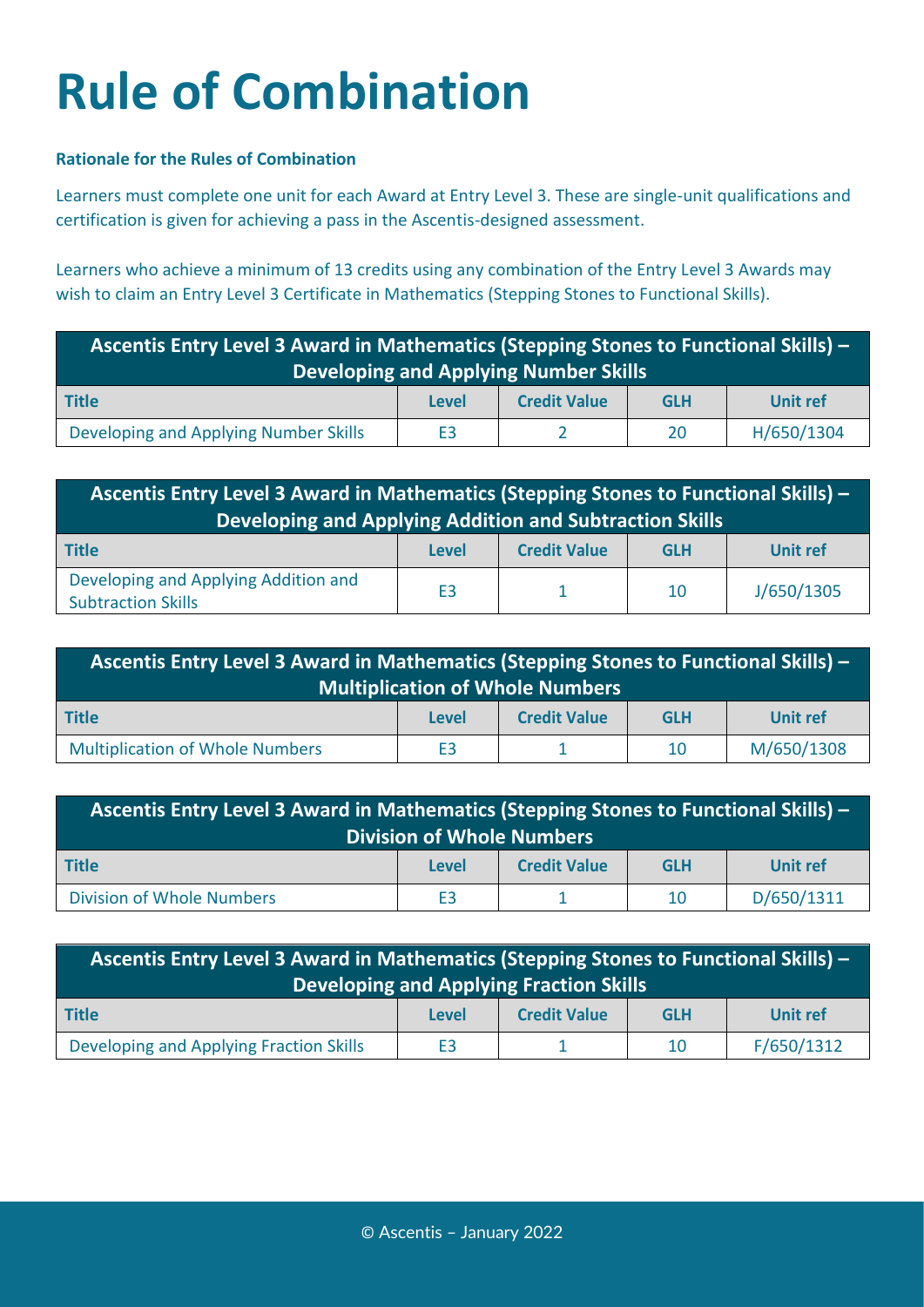| Ascentis Entry Level 3 Award in Mathematics (Stepping Stones to Functional Skills) -<br>Developing and Applying Decimal Skills |                |                     |            |                 |
|--------------------------------------------------------------------------------------------------------------------------------|----------------|---------------------|------------|-----------------|
| <b>Title</b>                                                                                                                   | Level          | <b>Credit Value</b> | <b>GLH</b> | <b>Unit ref</b> |
| Developing and Applying Decimal Skills                                                                                         | E <sub>3</sub> |                     | 10         | H/650/1313      |

| Ascentis Entry Level 3 Award in Mathematics (Stepping Stones to Functional Skills) -<br><b>Money: Adding and Subtracting</b> |       |                     |            |            |
|------------------------------------------------------------------------------------------------------------------------------|-------|---------------------|------------|------------|
| Title                                                                                                                        | Level | <b>Credit Value</b> | <b>GLH</b> | Unit ref   |
| Money: Adding and Subtracting                                                                                                | E3    |                     | 20         | K/650/1315 |

| <b>Ascentis Entry Level 3 Award in Mathematics (Stepping Stones to Functional Skills)</b> $-$<br><b>Time</b> |                |                     |            |                 |
|--------------------------------------------------------------------------------------------------------------|----------------|---------------------|------------|-----------------|
| Title                                                                                                        | <b>Level</b>   | <b>Credit Value</b> | <b>GLH</b> | <b>Unit ref</b> |
| <b>Time</b>                                                                                                  | E <sub>3</sub> |                     | 10         | J/650/1323      |

| Ascentis Entry Level 3 Award in Mathematics (Stepping Stones to Functional Skills) -<br><b>Measuring and Estimating: Distance and Length</b> |                |                     |            |                 |
|----------------------------------------------------------------------------------------------------------------------------------------------|----------------|---------------------|------------|-----------------|
| <b>Title</b>                                                                                                                                 | Level          | <b>Credit Value</b> | <b>GLH</b> | <b>Unit ref</b> |
| Measuring and Estimating: Distance and<br>Length                                                                                             | E <sub>3</sub> |                     | 10         | L/650/1334      |

| Ascentis Entry Level 3 Award in Mathematics (Stepping Stones to Functional Skills) -<br>Measure: Capacity and Tem <u>perature</u> |                |                     |            |            |
|-----------------------------------------------------------------------------------------------------------------------------------|----------------|---------------------|------------|------------|
| <b>Title</b>                                                                                                                      | Level          | <b>Credit Value</b> | <b>GLH</b> | Unit ref   |
| <b>Measure: Capacity and Temperature</b>                                                                                          | E <sub>3</sub> |                     | 10         | M/650/1335 |

| Ascentis Entry Level 3 Award in Mathematics (Stepping Stones to Functional Skills) -<br>Developing and Applying Shape and Space Skills |                |                     |            |                 |
|----------------------------------------------------------------------------------------------------------------------------------------|----------------|---------------------|------------|-----------------|
| <b>Title</b>                                                                                                                           | <b>Level</b>   | <b>Credit Value</b> | <b>GLH</b> | <b>Unit ref</b> |
| Developing and Applying Shape and Space<br><b>Skills</b>                                                                               | E <sub>3</sub> |                     | 10         | M/650/1317      |

| Ascentis Entry Level 3 Award in Mathematics (Stepping Stones to Functional Skills) -<br>Data Handling: Recording and Representing Data |                |                     |            |            |
|----------------------------------------------------------------------------------------------------------------------------------------|----------------|---------------------|------------|------------|
| <b>Title</b>                                                                                                                           | Level          | <b>Credit Value</b> | <b>GLH</b> | Unit ref   |
| Data Handling: Recording and<br><b>Representing Data</b>                                                                               | E <sub>3</sub> |                     | 10         | R/650/1336 |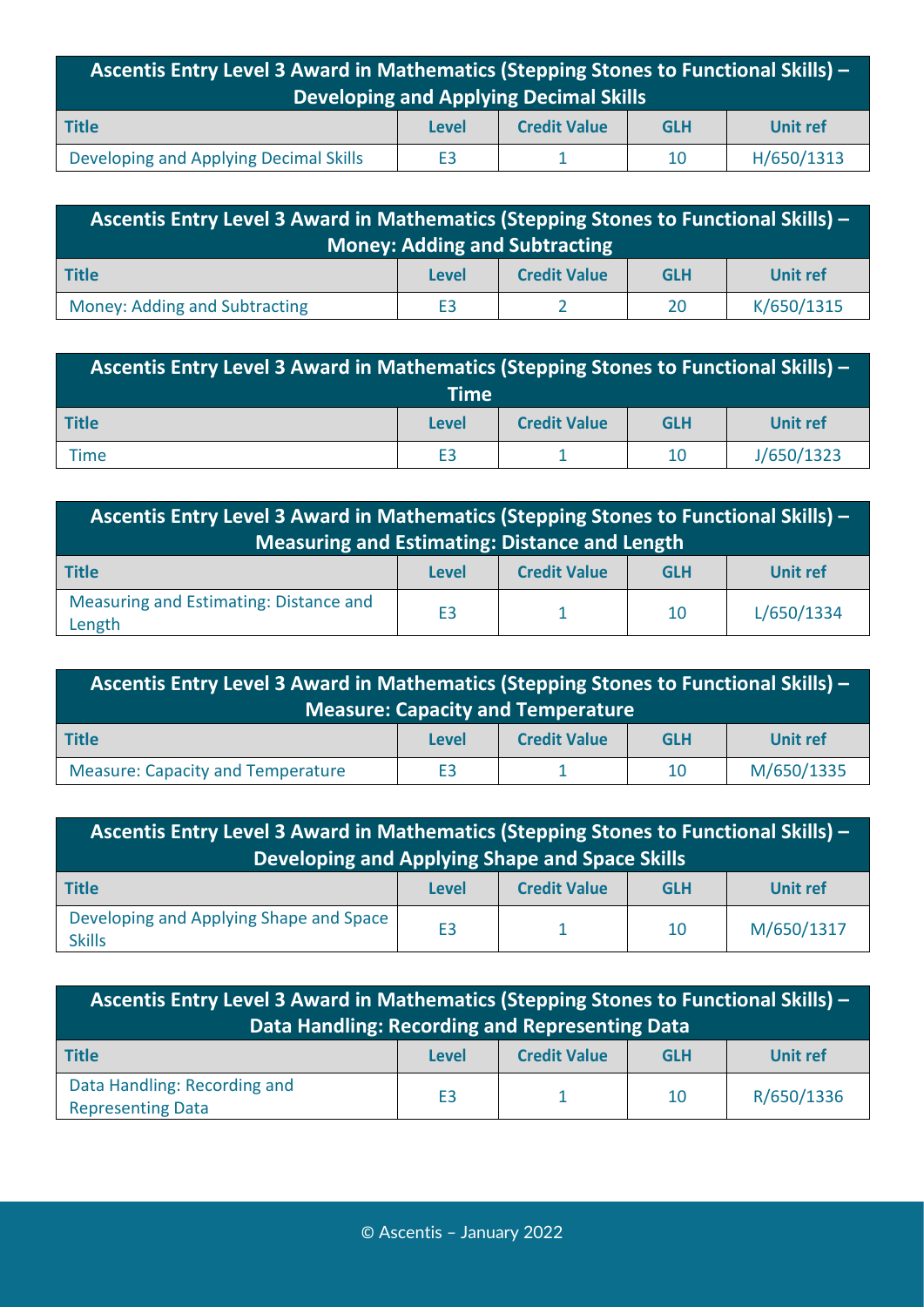| Ascentis Entry Level 3 Award in Mathematics (Stepping Stones to Functional Skills) -<br>Data Handling: Extracting and Interpreting Data |                |                     |            |                 |
|-----------------------------------------------------------------------------------------------------------------------------------------|----------------|---------------------|------------|-----------------|
| <b>Title</b>                                                                                                                            | Level          | <b>Credit Value</b> | <b>GLH</b> | <b>Unit ref</b> |
| Data Handling: Extracting and<br><b>Interpreting Data</b>                                                                               | E <sub>3</sub> |                     | 10         | T/650/1337      |

| Ascentis Entry Level 3 Award in Mathematics (Stepping Stones to Functional Skills)              |                |                     |            |                                                 |
|-------------------------------------------------------------------------------------------------|----------------|---------------------|------------|-------------------------------------------------|
|                                                                                                 |                |                     |            | Minimum credits: 3<br><b>Maximum credits: 5</b> |
| <b>Title</b>                                                                                    | <b>Level</b>   | <b>Credit Value</b> | <b>GLH</b> | <b>Unit ref</b>                                 |
| <b>Developing and Applying Number Skills</b>                                                    | E <sub>3</sub> | $\overline{2}$      | 20         | H/650/1304                                      |
| Developing and Applying Addition and<br><b>Subtraction Skills</b>                               | E <sub>3</sub> | 1                   | 10         | J/650/1305                                      |
| <b>Multiplication of Whole Numbers</b>                                                          | E <sub>3</sub> | $\mathbf{1}$        | 10         | M/650/1308                                      |
| <b>Division of Whole Numbers</b>                                                                | E <sub>3</sub> | 1                   | 10         | D/650/1311                                      |
| <b>Developing and Applying Fraction Skills</b>                                                  | E <sub>3</sub> | $\overline{1}$      | 10         | F/650/1312                                      |
| <b>Developing and Applying Decimal Skills</b>                                                   | E <sub>3</sub> | $\mathbf{1}$        | 10         | H/650/1313                                      |
| <b>Money: Adding and Subtracting</b>                                                            | E <sub>3</sub> | $\overline{2}$      | 20         | K/650/1315                                      |
| <b>Time</b>                                                                                     | E <sub>3</sub> | $\mathbf{1}$        | 10         | J/650/1323                                      |
| Measuring and Estimating: Distance and<br>Length                                                | E <sub>3</sub> | $\mathbf{1}$        | 10         | L/650/1334                                      |
| <b>Measure: Capacity and Temperature</b>                                                        | E <sub>3</sub> | $\mathbf{1}$        | 10         | M/650/1335                                      |
| Developing and Applying Shape and Space<br><b>Skills</b>                                        | E <sub>3</sub> | 1                   | 10         | M/650/1317                                      |
| Data Handling: Recording and<br><b>Representing Data</b>                                        | E <sub>3</sub> | 1                   | 10         | R/650/1336                                      |
| Data Handling: Extracting and<br><b>Interpreting Data</b>                                       | E <sub>3</sub> | 1                   | 10         | T/650/1337                                      |
| <b>Credits from equivalent units</b>                                                            |                |                     |            |                                                 |
| Please contact the Ascentis office to request equivalences, and ask to speak to a member of the |                |                     |            |                                                 |

Qualifications Development Team.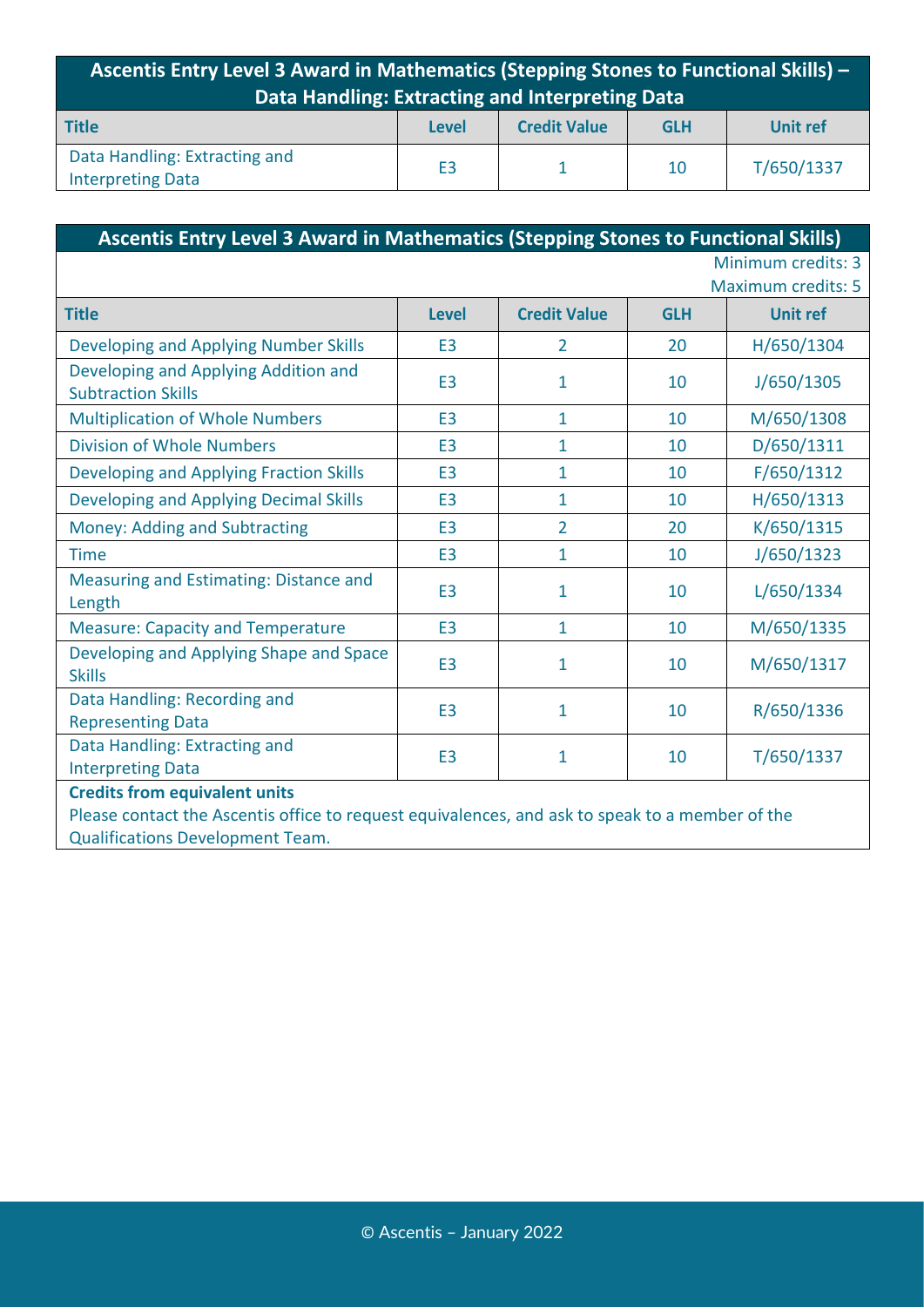#### **Ascentis Entry Level 3 Extended Award in Mathematics (Stepping Stones to Functional Skills)**

|  | ikills) |  |
|--|---------|--|
|  |         |  |

Minimum credits: 6 Maximum credits: 12

| IVIDAIIIUIII U CUILS. IZ                                                                        |                |                     |            |                 |  |
|-------------------------------------------------------------------------------------------------|----------------|---------------------|------------|-----------------|--|
| <b>Title</b>                                                                                    | <b>Level</b>   | <b>Credit Value</b> | <b>GLH</b> | <b>Unit ref</b> |  |
| Developing and Applying Number Skills                                                           | E <sub>3</sub> | $\overline{2}$      | 20         | H/650/1304      |  |
| Developing and Applying Addition and<br><b>Subtraction Skills</b>                               | E <sub>3</sub> | $\mathbf{1}$        | 10         | J/650/1305      |  |
| <b>Multiplication of Whole Numbers</b>                                                          | E <sub>3</sub> | $\mathbf{1}$        | 10         | M/650/1308      |  |
| <b>Division of Whole Numbers</b>                                                                | E <sub>3</sub> | $\mathbf{1}$        | 10         | D/650/1311      |  |
| <b>Developing and Applying Fraction Skills</b>                                                  | E <sub>3</sub> | $\mathbf{1}$        | 10         | F/650/1312      |  |
| <b>Developing and Applying Decimal Skills</b>                                                   | E <sub>3</sub> | $\mathbf{1}$        | 10         | H/650/1313      |  |
| Money: Adding and Subtracting                                                                   | E <sub>3</sub> | $\overline{2}$      | 20         | K/650/1315      |  |
| <b>Time</b>                                                                                     | E <sub>3</sub> | $\mathbf{1}$        | 10         | J/650/1323      |  |
| Measuring and Estimating: Distance and<br>Length                                                | E <sub>3</sub> | $\mathbf{1}$        | 10         | L/650/1334      |  |
| <b>Measure: Capacity and Temperature</b>                                                        | E <sub>3</sub> | $\mathbf{1}$        | 10         | M/650/1335      |  |
| Developing and Applying Shape and Space<br><b>Skills</b>                                        | E <sub>3</sub> | $\mathbf{1}$        | 10         | M/650/1317      |  |
| Data Handling: Recording and<br><b>Representing Data</b>                                        | E <sub>3</sub> | $\mathbf{1}$        | 10         | R/650/1336      |  |
| Data Handling: Extracting and<br><b>Interpreting Data</b>                                       | E <sub>3</sub> | 1                   | 10         | T/650/1337      |  |
| <b>Credits from equivalent units</b>                                                            |                |                     |            |                 |  |
| Please contact the Ascentis office to request equivalences, and ask to speak to a member of the |                |                     |            |                 |  |
| <b>Qualifications Development Team.</b>                                                         |                |                     |            |                 |  |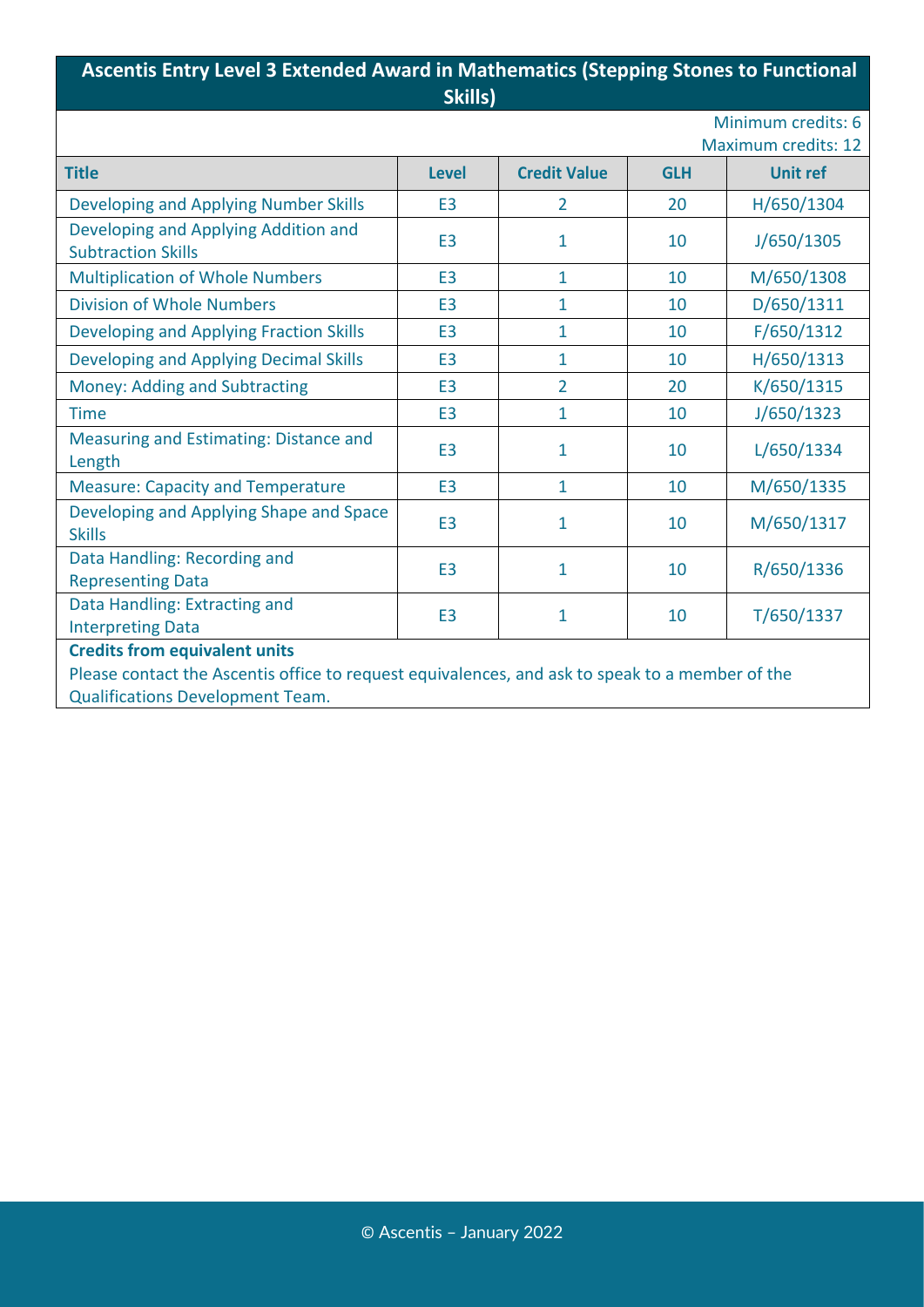| Ascentis Entry Level 3 Certificate in Mathematics (Stepping Stones to Functional Skills)                                                |                |                     |            |                 |
|-----------------------------------------------------------------------------------------------------------------------------------------|----------------|---------------------|------------|-----------------|
|                                                                                                                                         |                |                     |            | Credits: 13     |
| <b>Title</b>                                                                                                                            | <b>Level</b>   | <b>Credit Value</b> | <b>GLH</b> | <b>Unit ref</b> |
| Developing and Applying Number Skills                                                                                                   | E <sub>3</sub> | $\overline{2}$      | 20         | H/650/1304      |
| Developing and Applying Addition and<br><b>Subtraction Skills</b>                                                                       | E <sub>3</sub> | 1                   | 10         | J/650/1305      |
| <b>Multiplication of Whole Numbers</b>                                                                                                  | E <sub>3</sub> | $\mathbf{1}$        | 10         | M/650/1308      |
| <b>Division of Whole Numbers</b>                                                                                                        | E <sub>3</sub> | 1                   | 10         | D/650/1311      |
| <b>Developing and Applying Fraction Skills</b>                                                                                          | E <sub>3</sub> | 1                   | 10         | F/650/1312      |
| <b>Developing and Applying Decimal Skills</b>                                                                                           | E <sub>3</sub> | 1                   | 10         | H/650/1313      |
| <b>Money: Adding and Subtracting</b>                                                                                                    | E <sub>3</sub> | $\overline{2}$      | 20         | K/650/1315      |
| <b>Time</b>                                                                                                                             | E <sub>3</sub> | 1                   | 10         | J/650/1323      |
| Measuring and Estimating: Distance and<br>Length                                                                                        | E <sub>3</sub> | 1                   | 10         | L/650/1334      |
| <b>Measure: Capacity and Temperature</b>                                                                                                | E <sub>3</sub> | 1                   | 10         | M/650/1335      |
| Developing and Applying Shape and Space<br><b>Skills</b>                                                                                | E <sub>3</sub> | $\mathbf{1}$        | 10         | M/650/1317      |
| Data Handling: Recording and<br><b>Representing Data</b>                                                                                | E <sub>3</sub> | $\mathbf{1}$        | 10         | R/650/1336      |
| Data Handling: Extracting and<br><b>Interpreting Data</b>                                                                               | E <sub>3</sub> | 1                   | 10         | T/650/1337      |
| <b>Credits from equivalent units</b><br>Please contact the Ascentis office to request equivalences, and ask to speak to a member of the |                |                     |            |                 |
| <b>Qualifications Development Team.</b>                                                                                                 |                |                     |            |                 |

## **Guided Learning Hours (GLH)**

The recommended guided learning hours are:

- Entry Level 3 Award in Mathematics (Stepping Stones to Functional Skills) Developing and Applying Number Skills: 20
- Entry Level 3 in Mathematics (Stepping Stones to Functional Skills) Developing and Applying Addition and Subtraction Skills: 10
- Entry Level 3 Award in Mathematics (Stepping Stones to Functional Skills) Multiplication of Whole Numbers: 10
- Entry Level 3 Award in Mathematics (Stepping Stones to Functional Skills) Division of Whole Numbers: 10
- Entry Level 3 Award in Mathematics (Stepping Stones to Functional Skills) Developing and Applying Fraction Skills: 10
- Entry Level 3 Award in Mathematics (Stepping Stones to Functional Skills) Developing and Applying Decimal Skills: 10
- Entry Level 3 Award in Mathematics (Stepping Stones to Functional Skills) Money: Adding and Subtracting: 20
- Entry Level 3 Award in Mathematics (Stepping Stones to Functional Skills) Time: 10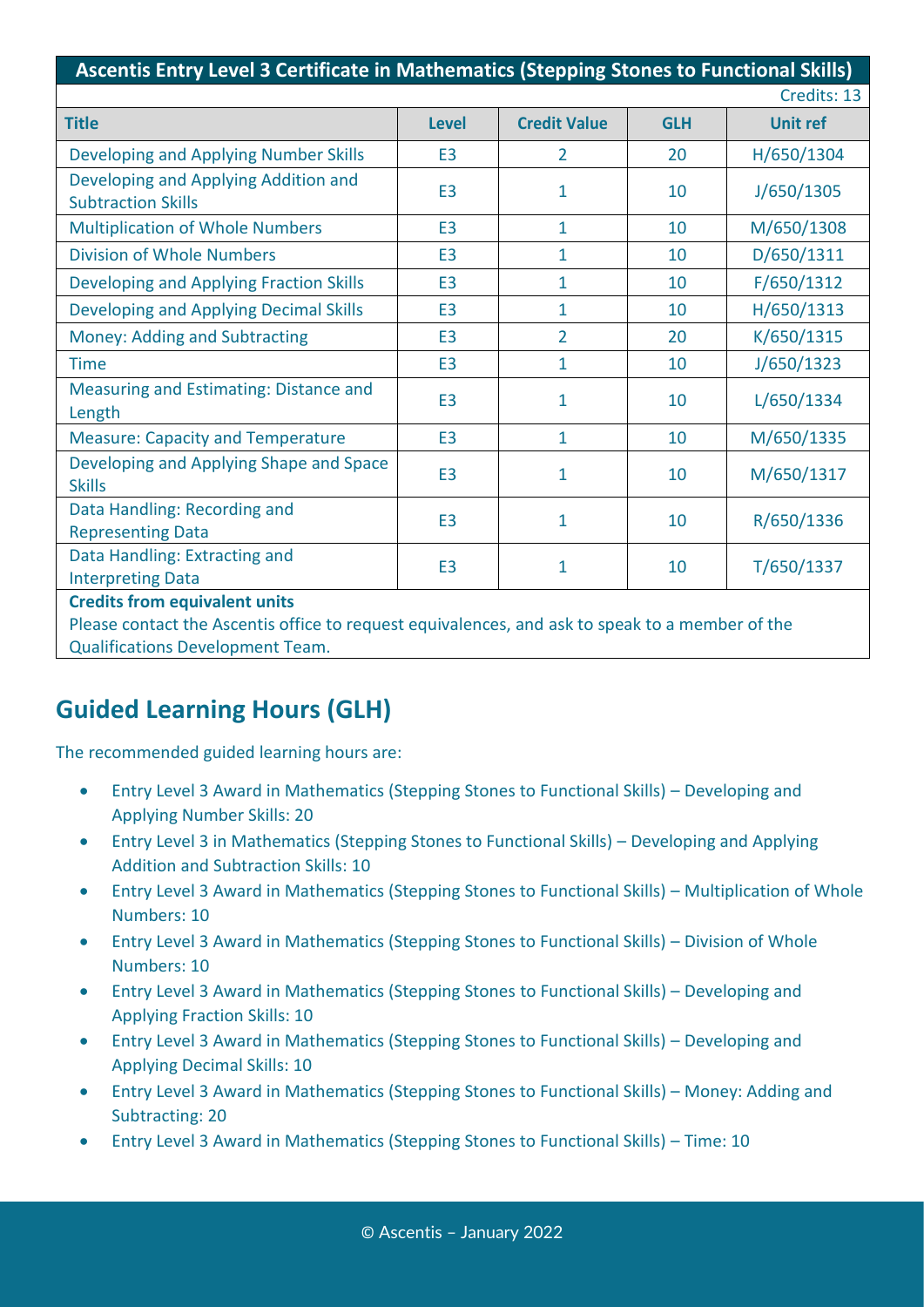- Entry Level 3 Award in Mathematics (Stepping Stones to Functional Skills) Measuring and Estimating: Distance and Length: 10
- Entry Level 3 Award in Mathematics (Stepping Stones to Functional Skills) Measure: Capacity and Temperature: 10
- Entry Level 3 Award in Mathematics (Stepping Stones to Functional Skills) Developing and Applying Shape and Space Skills: 10
- Entry Level 3 Award in Mathematics (Stepping Stones to Functional Skills) Data Handling: Recording and Representing Data: 10
- Entry Level 3 Award in Mathematics (Stepping Stones to Functional Skills) Data Handling: Extracting and Interpreting Data: 10
- Entry Level 3 Award in Mathematics (Stepping Stones to Functional Skills): 30
- Entry Level 3 Extended Award in Mathematics (Stepping Stones to Functional Skills): 60
- Entry Level 3 Certificate in Mathematics (Stepping Stones to Functional Skills): 130

## **Total Qualification Time (TQT)**

The total qualification time is:

- Entry Level 3 Award in Mathematics (Stepping Stones to Functional Skills) Applying Number Skills: 10
- Entry Level 3 Award in Mathematics (Stepping Stones to Functional Skills) Applying Addition and Subtraction Skills: 10
- Entry Level 3 Award in Mathematics (Stepping Stones to Functional Skills) Multiplication of Whole Numbers: 10
- Entry Level 3 Award in Mathematics (Stepping Stones to Functional Skills) Division of Whole Numbers: 10
- Entry Level 3 Award in Mathematics (Stepping Stones to Functional Skills) Applying Fraction Skills: 10
- Entry Level 3 Award in Mathematics (Stepping Stones to Functional Skills) Developing and Applying Decimal Skills: 10
- Entry level 3 Award in Mathematics (Stepping Stones to Functional Skills) Money: Adding and Subtracting: 10
- Entry Level 3 Award in Mathematics (Stepping Stones to Functional Skills) Time: 10
- Entry Level 3 Award in Mathematics (Stepping Stones to Functional Skills) Measuring and Estimating: Distance and Length: 10
- Entry Level 3 Award in Mathematics (Stepping Stones to Functional Skills) Measure: Capacity and Temperature: 10
- Entry Level 3 Award in Mathematics (Stepping Stones to Functional Skills) Applying Shape and Space Skills: 10
- Entry Level 3 Award in Mathematics (Stepping Stones to Functional Skills) Data Handling: Recording and Representing Data: 10
- Entry Level 3 Award in Mathematics (Stepping Stones to Functional Skills) Data Handling: Extracting and Interpreting Data: 10